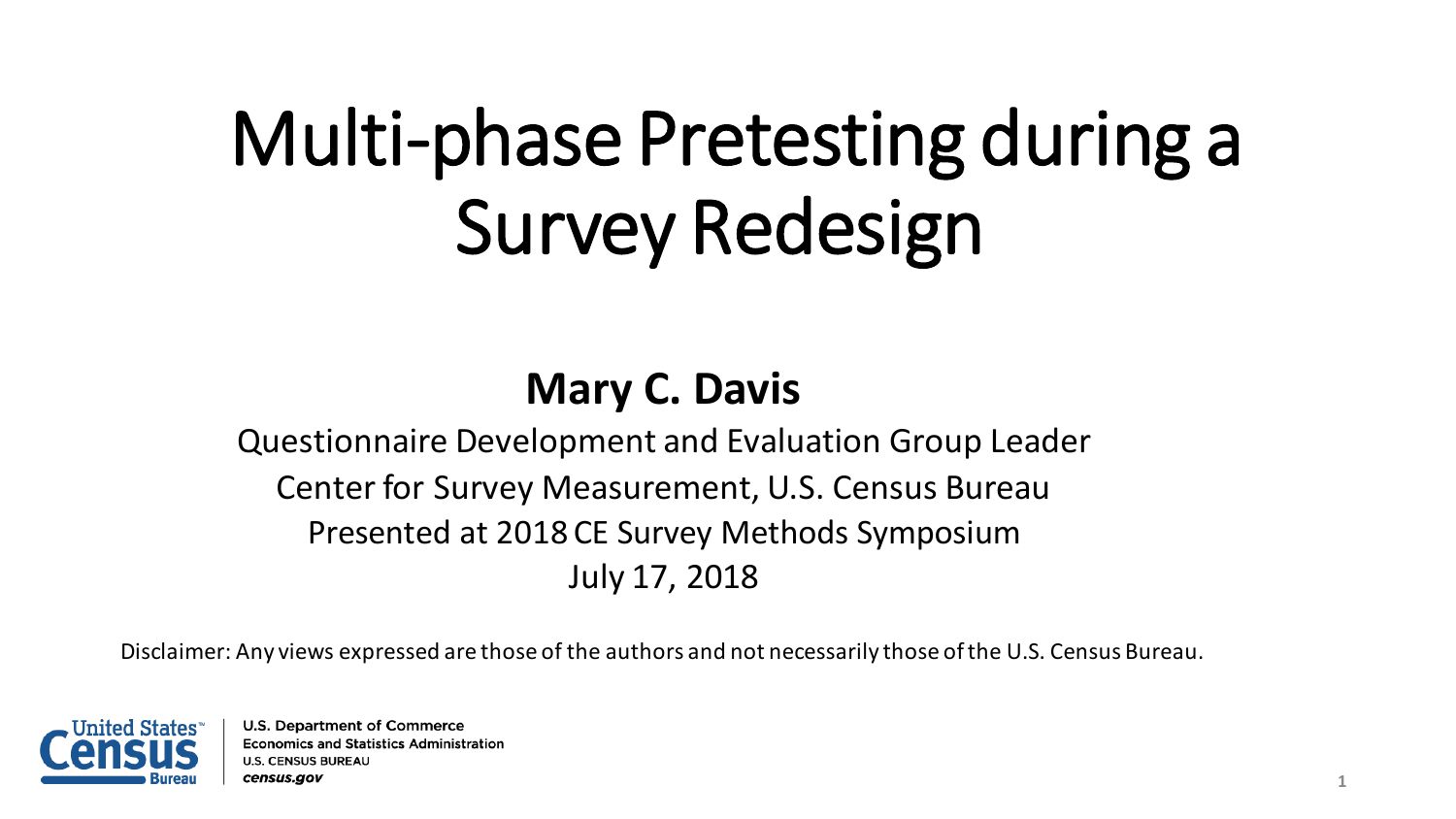Qualitative Testing For Questionnaire Development and Evaluation

- Expert Review
- Focus Groups
- Technical Review Panels
- Cognitive Interviewing

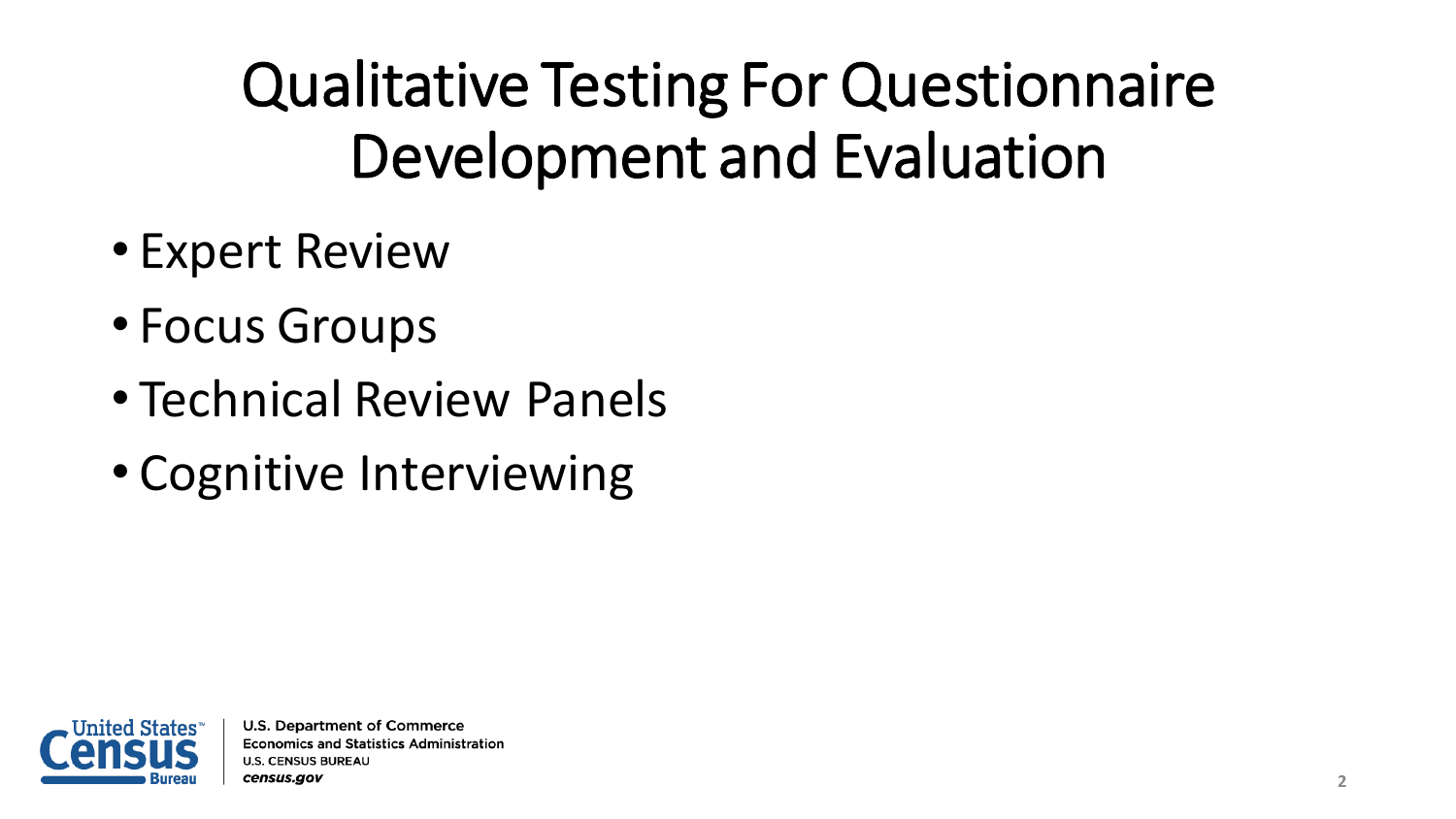## What Are Cognitive Interviews?

- •One-on-one interviews conducted with respondents in the survey target population
- Identifies "nonsampling error"-- problems in the response process
- Examines the mental processes of respondents as they complete the survey
- Identifies potential problems and their behavioral/cognitive causes

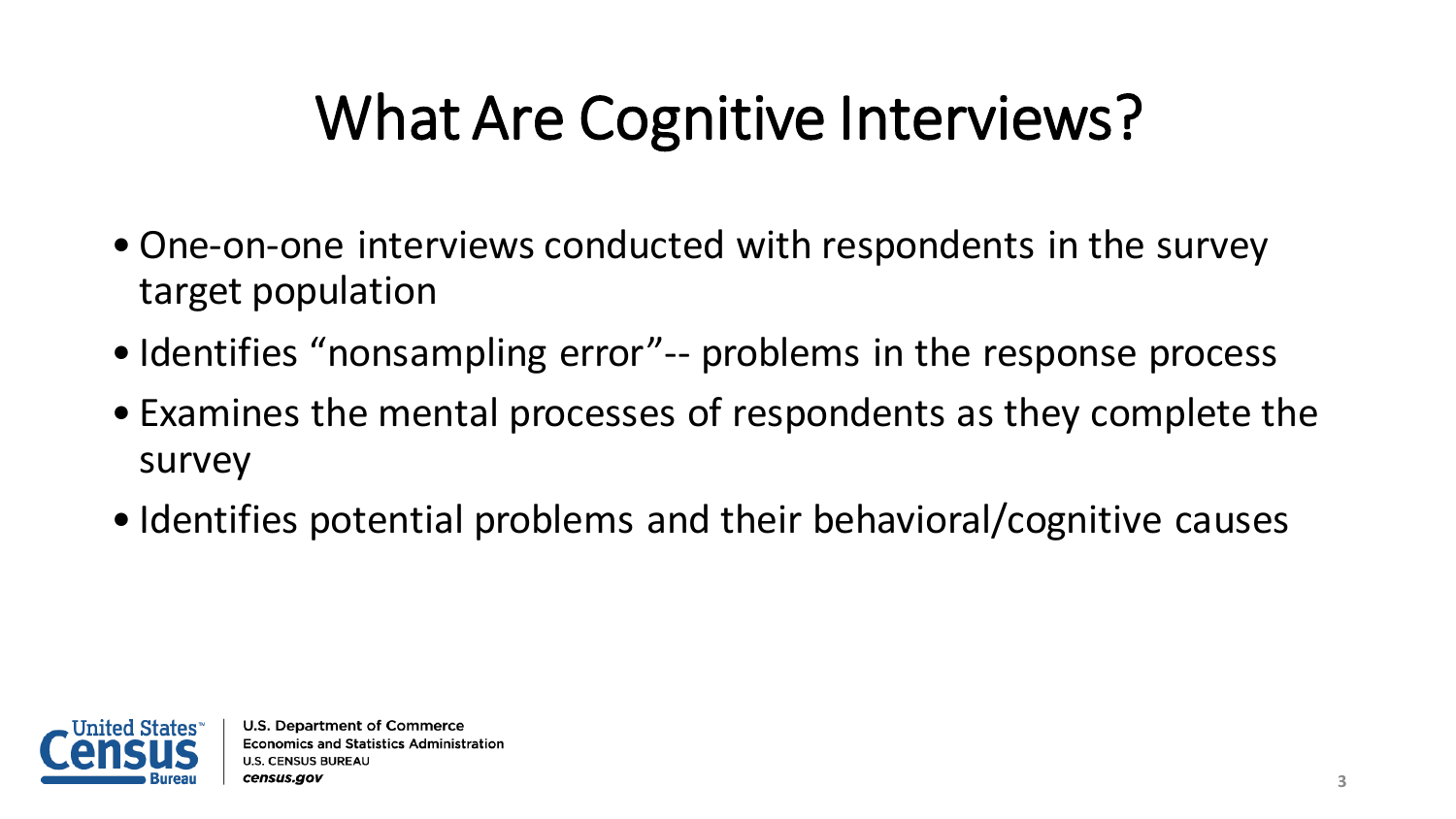## National Teacher and Principal Survey (NTPS)

- Redesign of the School and Staffing Survey conducted by NCES
	- Provide more timely data (every 2 years instead of every 4 years)
	- Provide greater flexibility for adding content of interest to researchers and policymakers
- First fielded in 2015/16 school year
- Mixed-mode survey
- 3 survey questionnaires School, principal, and teacher

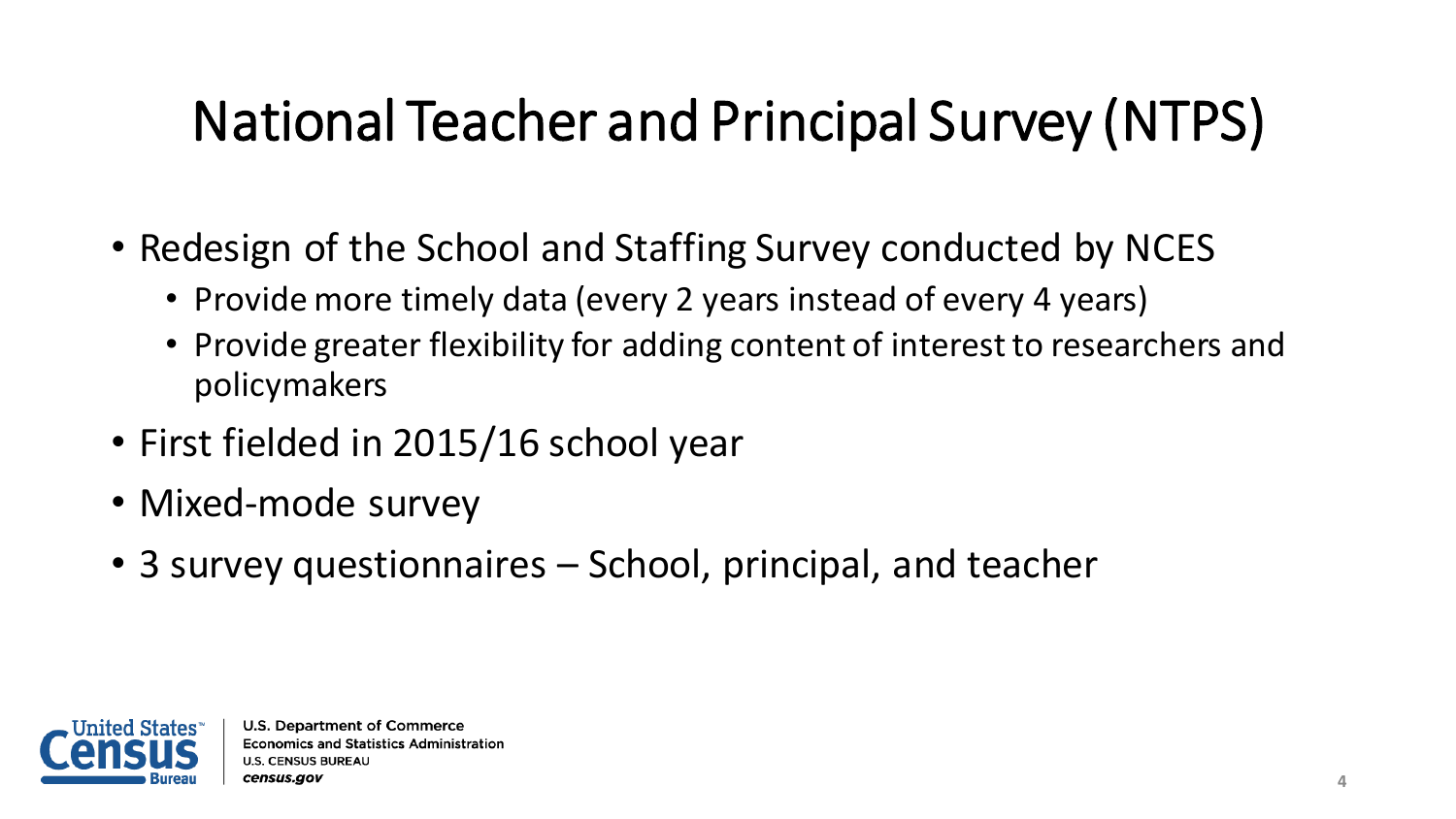# NTPS Testing Cycles

- For 2015/16
	- 2 rounds of cog testing by contractor
	- Single round of testing focused on unconfirmed recommendations
- For 2017/18
	- TRP for new modules experts in field convened to determine statistics of interest and consult on proper terminology
	- 4 rounds of iterative testing plus confirmation round for timing length of survey
- For 2019/20 currently in process
	- Review of edit and imputation rates from 15/16 to identify problematic questions
	- Review of internet paradata to examine web questions that need revision
	- 4 iterative rounds of testing: 2 cognitive only and 2 joint cog and usability testing

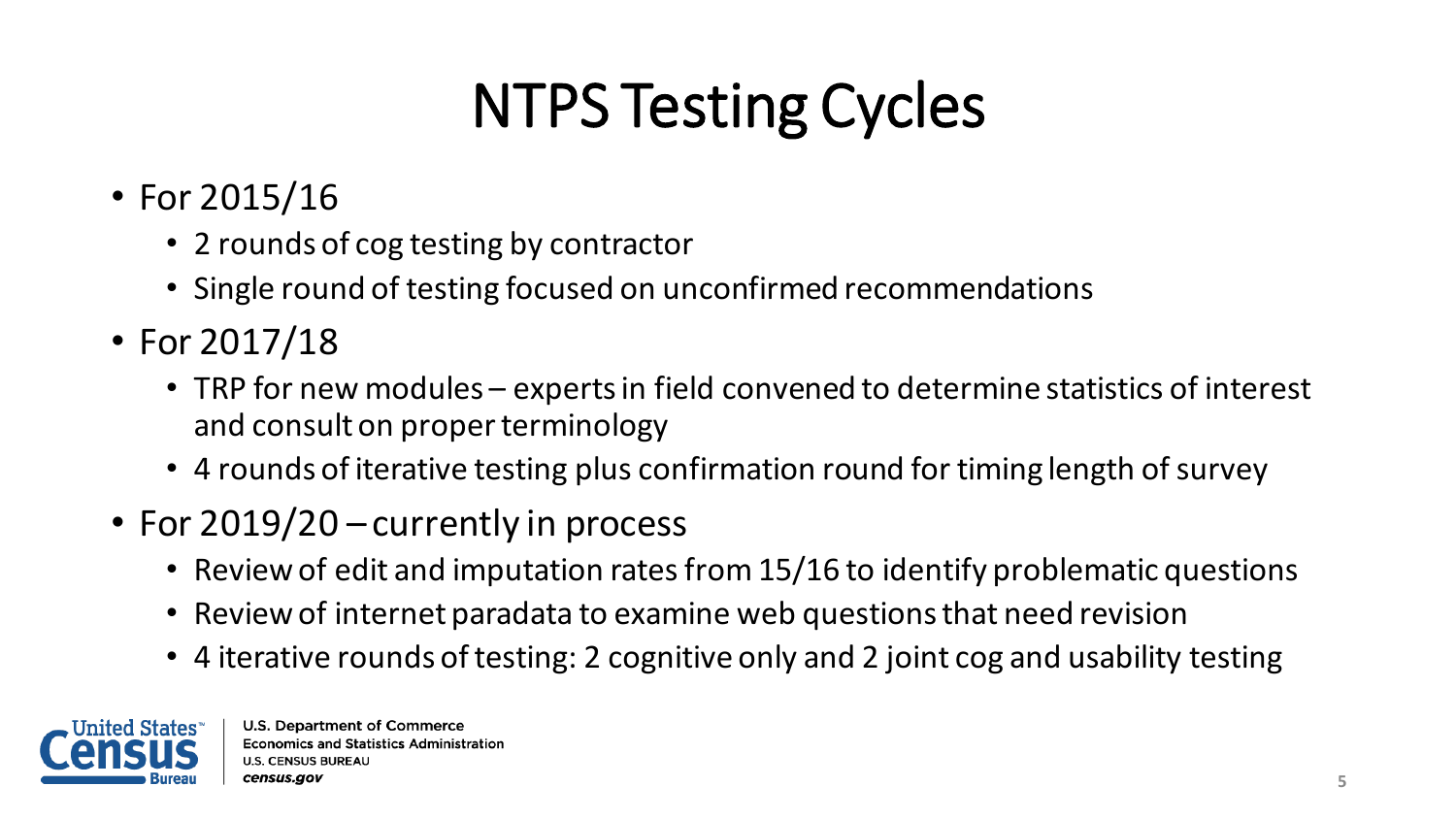#### Example 1: Hours Delivering Instruction Question

For questions 6-1 to 6-3 please report to the nearest whole hour; do not record fractions of an hour or *minutes.* 

- $6 1$ . How many hours does your contract require you to work during a typical FULL WEEK at THIS school?
	- $\clubsuit$  This would be base contract hours, or the equivalent, NOT including stipends or extra pay for extra duty.



Total WEEKLY hours required to work

- $6 2$ Of the hours you are CONTRACTED to work, how many hours during a typical full week do you DELIVER INSTRUCTION to students in THIS school?
	- This number should be less than the reported number of hours in 6-1.
	- PULL-OUT" or "PUSH-IN" TEACHERS: Please include the number of hours you instruct individual students or small groups of students.
	- Exclude time spent planning and monitoring students outside of class.

Total WEEKLY hours delivering instruction

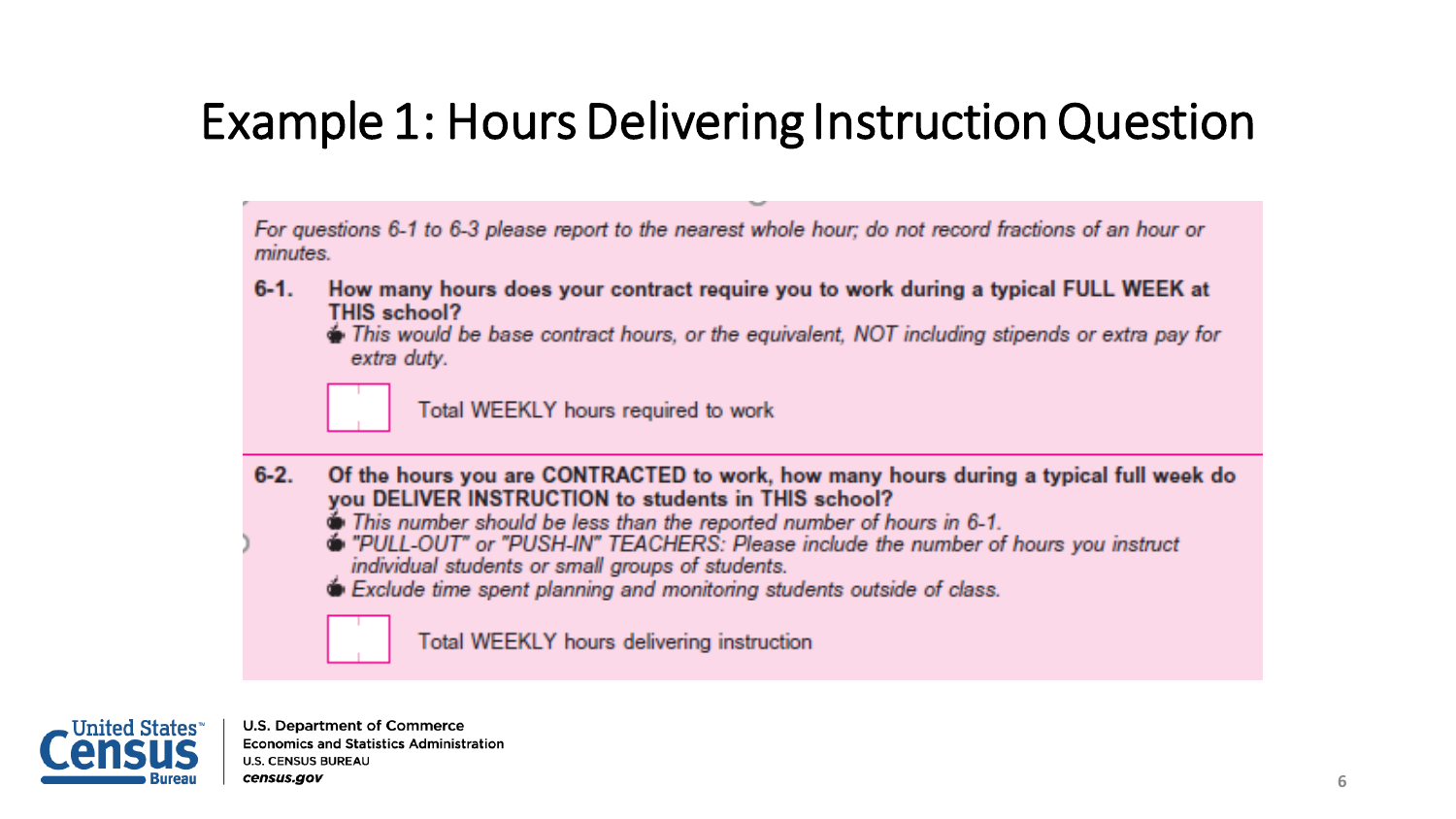## Phase 1 Modifications to address over-reporting

• Better reflect as subset of contract hours

For questions 6-1 to 6-3 please report to the nearest whole hour; do not record fractions of an hour or minutes.

 $6-1$ . How many hours does your contract require you to work during a typical FULL WEEK at **THIS school?** 

This would be base contract hours, or the equivalent, NOT including stipends or extra pay for extra duty.

Total WEEKLY hours required to work



Exclude time spent on lunch, break/recess, proctoring exams, planning time, and taking attendance

"PULL-OUT" or "PUSH-IN" TEACHERS: Please include the number of hours you instruct individual students or small groups of students.

Total WEEKLY hours delivering instruction



**U.S. Department of Commerce Economics and Statistics Administration U.S. CENSUS BUREAU** census.gov

 $6 - 2$ .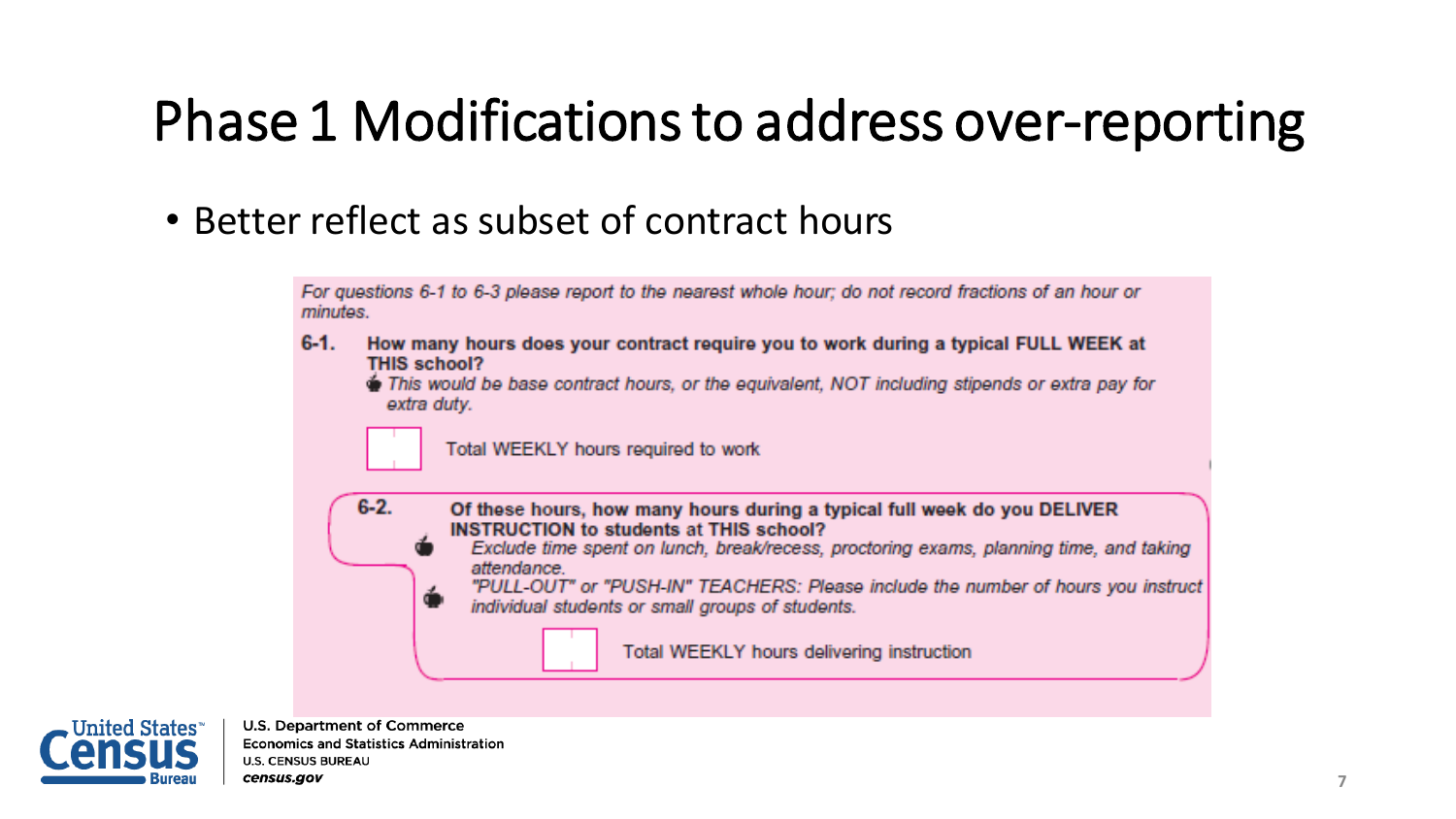| Original version                                                                                                                                                                   | $6 - 2$ .<br>Of the hours you are CONTRACTED to work, how many hours during a typical full week do<br>you DELIVER INSTRUCTION to students in THIS school?<br>This number should be less than the reported number of hours in 6-1.<br>PULL-OUT" or "PUSH-IN" TEACHERS: Please include the number of hours you instruct<br>individual students or small groups of students.<br>Exclude time spent planning and monitoring students outside of class. |
|------------------------------------------------------------------------------------------------------------------------------------------------------------------------------------|----------------------------------------------------------------------------------------------------------------------------------------------------------------------------------------------------------------------------------------------------------------------------------------------------------------------------------------------------------------------------------------------------------------------------------------------------|
| Version 1<br>No Exclusion statement                                                                                                                                                | $6-2.$<br>Of these hours, how many hours during a typical full week do you DELIVER<br><b>INSTRUCTION to students at THIS school?</b><br>Total WEEKLY hours delivering instruction                                                                                                                                                                                                                                                                  |
| Version 2<br>Exclusion list moved to first bullet<br>Added 4 activities to exclusion list<br>Dropped "monitoring students"<br>$\bullet$                                            | $6 - 2.$<br>Of these hours, how many hours during a typical full week do you DELIVER<br><b>INSTRUCTION</b> to students at THIS school?<br>Exclude time spent on lunch, break/recess, proctoring exams, planning time, and taking<br>attendance.<br>"PULL-OUT" or "PUSH-IN" TEACHERS: Please include the number of hours you instruct<br>individual students or small groups of students.<br>Total WEEKLY hours delivering instruction              |
| Version 3<br>Exclusion list added within question<br>$\bullet$<br>text<br>Same list of activities as Version 2<br><b>U.S. Department of Commerce</b><br>. United States $\tilde{}$ | Of these hours, excluding time spent on lunch, break/recess, proctoring exams,<br>$6-2.$<br>planning time, and taking attendance, how many hours during a typical full week do<br>you DELIVER INSTRUCTION to students at THIS school?<br>"PULL-OUT" or "PUSH-IN" TEACHERS: Please include the number of hours you instruct<br>individual students or small groups of students.<br>Total WEEKLY hours delivering instruction                        |
| Economics and Statistics Administration<br><b>U.S. CENSUS BUREAU</b>                                                                                                               |                                                                                                                                                                                                                                                                                                                                                                                                                                                    |

**Bureau** 

census.gov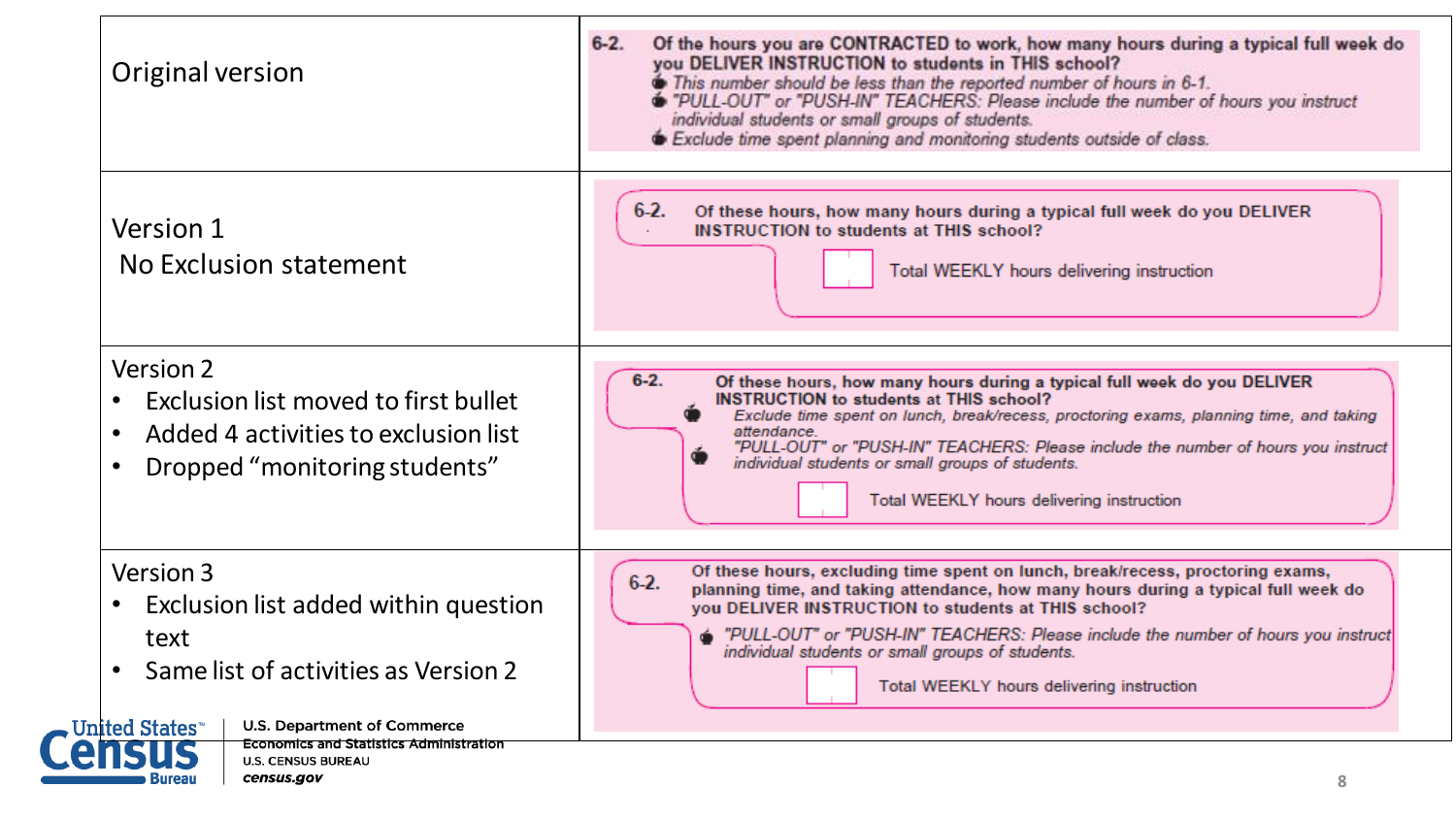## Phase 2 Modifications to address over-reporting

- V1. Listed more activities to exclude as not 'delivering instruction'
	- "Of the hours you are CONTRACTED to work, excluding time spent on planning, lunch, break/recess, proctoring exams, arrival/dismissal of students, and otherwise NOT delivering instruction, how many hours during a typical full week do you DELIVER INSTRUCTION to students at THIS school?"
- V2. Report hours for activities instead of hours delivering instruction
	- "Of the hours you are CONTRACTED to work, how many hours during a typical full week do you spend on planning, lunch, break/recess, proctoring exams, arrival/dismissal of students, and otherwise NOT delivering instruction to students at THIS school?"

#### Result: Inconclusive findings; further testing needed

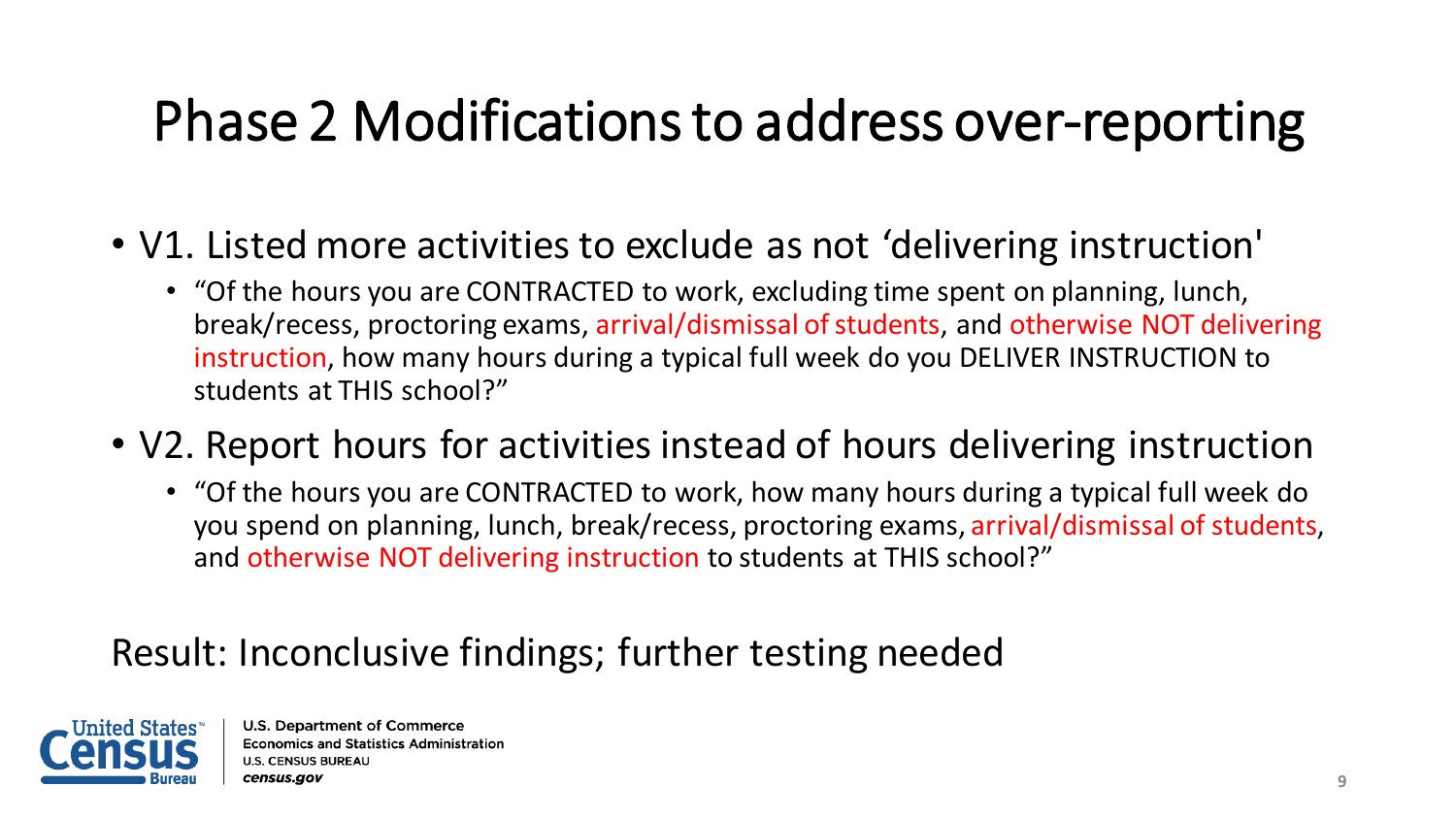## Phase 3 Modifications to address over-reporting

- Removal of one example not done in a "typical week"
	- "Of the hours you are CONTRACTED to work, excluding time spent on planning, lunch, break/recess, proctoring exams, arrival/dismissal of students, and otherwise NOT delivering instruction, how many hours during a typical full week do you DELIVER INSTRUCTION to students at THIS school?"
- Re-order question so definition appears first
	- "Excluding time spent on planning, lunch, break/recess, arrival and dismissal of students, and otherwise NOT delivering instruction, how many of your weekly CONTRACT hours reported in 6-1 do you spend DELIVERING INSTRUCTION to students in THIS school?"

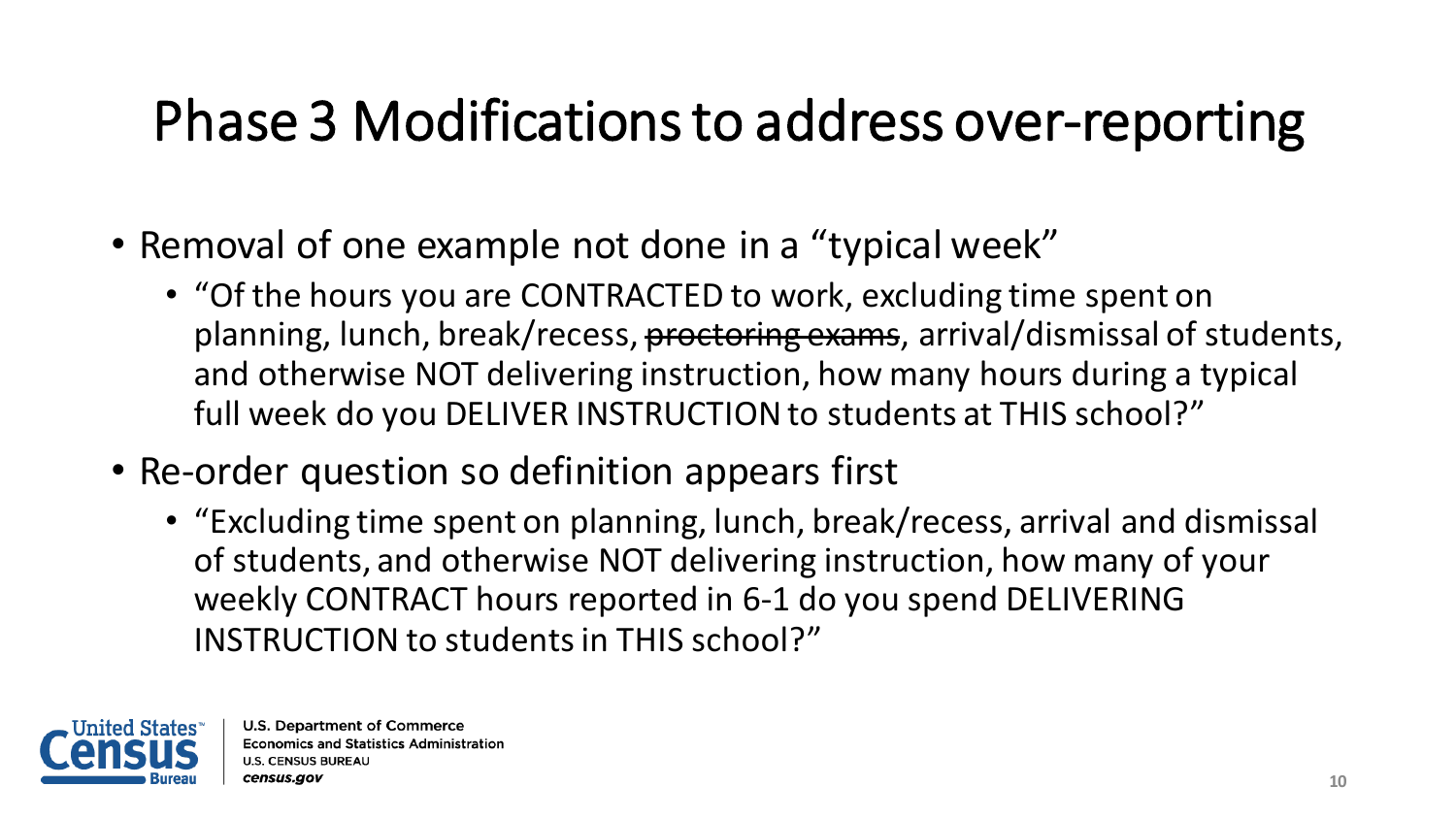## Example 2: Classroom Organization Question

#### Phase  $1 - A$  problem is revealed

 $2 - 7$ . Which statement best describes the way YOUR classes at THIS school are organized?  $\bullet$  Mark (X) only one box.

You instruct several classes of different students most or all of the day in one or more  $1$   $\Box$ subjects (sometimes called Departmentalized Instruction).

- You are an elementary school teacher who teaches only one subject to different classes of  $2$   $\Box$ students (sometimes called an Elementary Subject Specialist).
- You instruct the same group of students all or most of the day in multiple subjects  $3$ (sometimes called a Self-Contained Class).
- You are one of two or more teachers, in the same class, at the same time, and are jointly  $4$   $\Box$ responsible for teaching the same group of students all or most of the day (sometimes called Team Teaching).

You instruct a small number of selected students released from or in their regular classes in  $5\Box$ specific skills or to address specific needs (sometimes called a "Pull-Out" Class or "Push-In" Instruction).

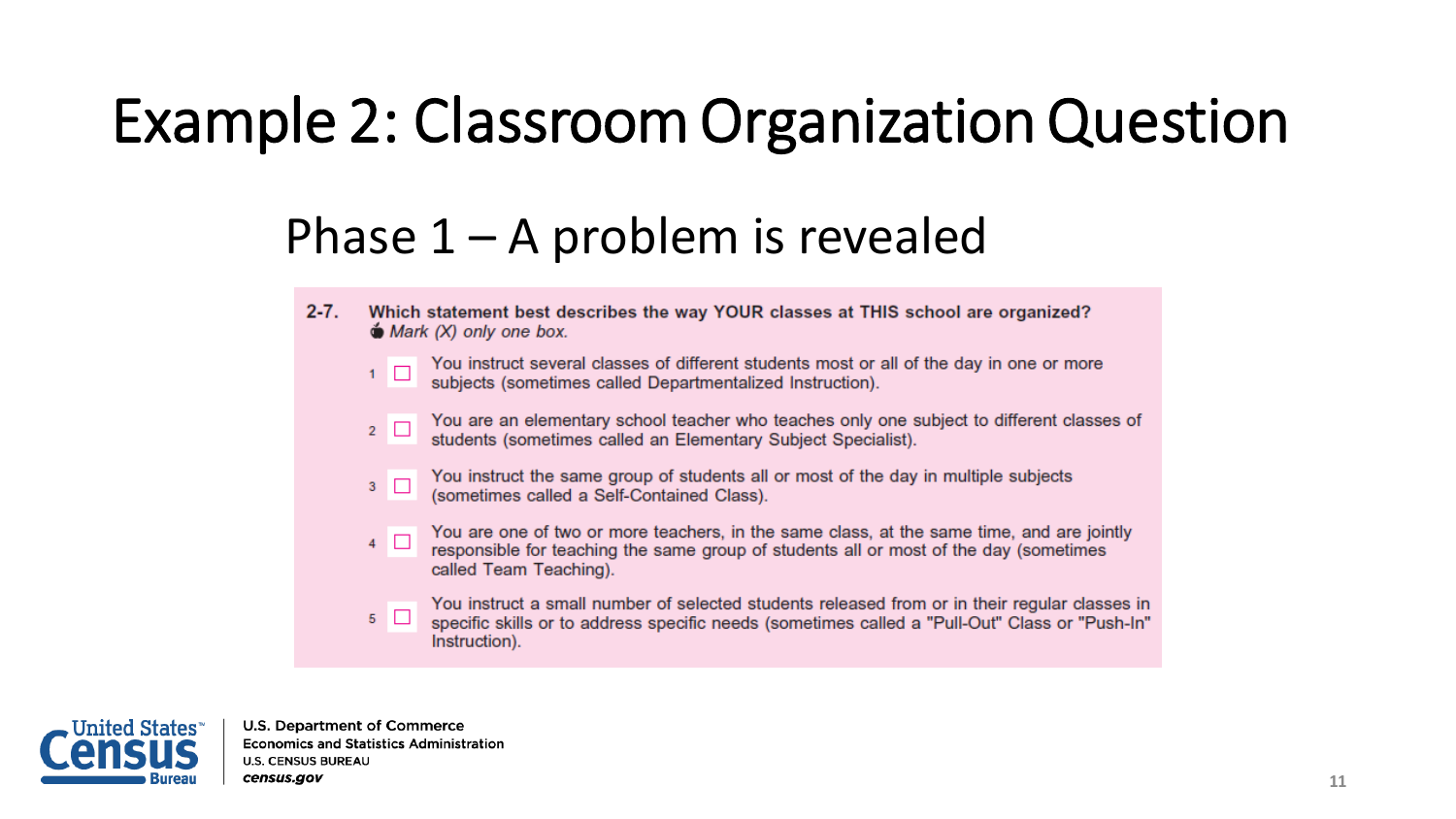## Phase 2 – Less is More

- $2 7.$ Which statement best describes the way YOUR classes at THIS school are organized?  $\bullet$  Mark (X) only one box.
	- You instruct several classes of different students most or all of the day in one or more  $1$   $\Box$ subjects.
	- You are an elementary school teacher who teaches only one subject to different classes of  $2\Box$ students.
	- You instruct the same group of students all or most of the day in multiple  $3$ subjects.
	- You are one of two or more teachers, in the same class, at the same time, and are jointly  $4$ responsible for teaching the same group of students all or most of the day.
	- You instruct a small number of selected students released from or in their regular classes in  $5\Box$ specific skills or to address specific needs.

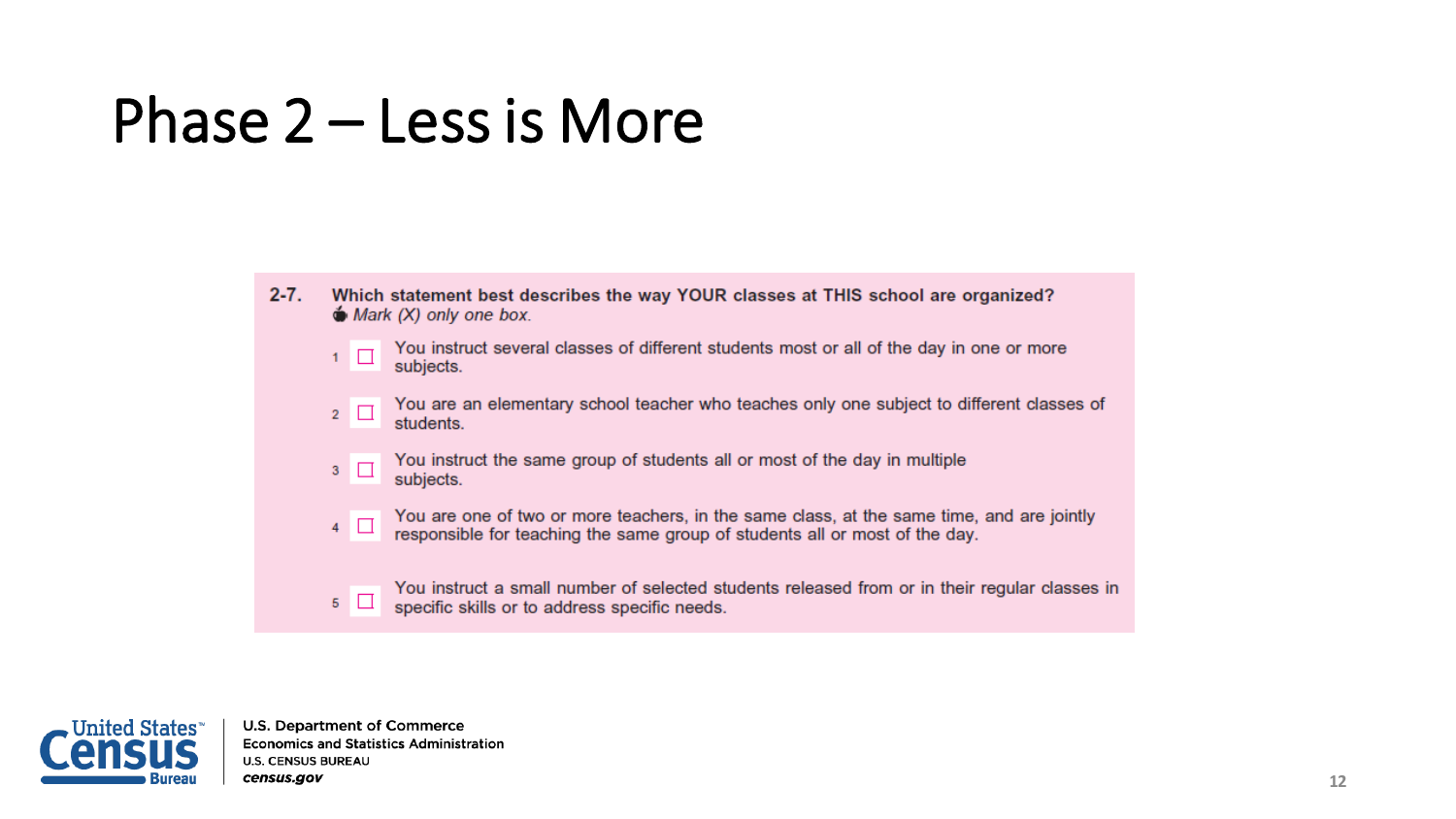# Closing Thoughts

- Cognitive interviewing is good at identifying potential problems in survey questionnaires
- Cognitive interviewing allows for iterative testing to explore solutions with low cost
	- Multiple rounds are best with the aim of your last round being a confirmation round of all changes
	- Early rounds can have fewer respondents because big problems are found quickly
- "Normally we run out of time before running out of problems." (Willis, 2017 DC-AAPOR course)